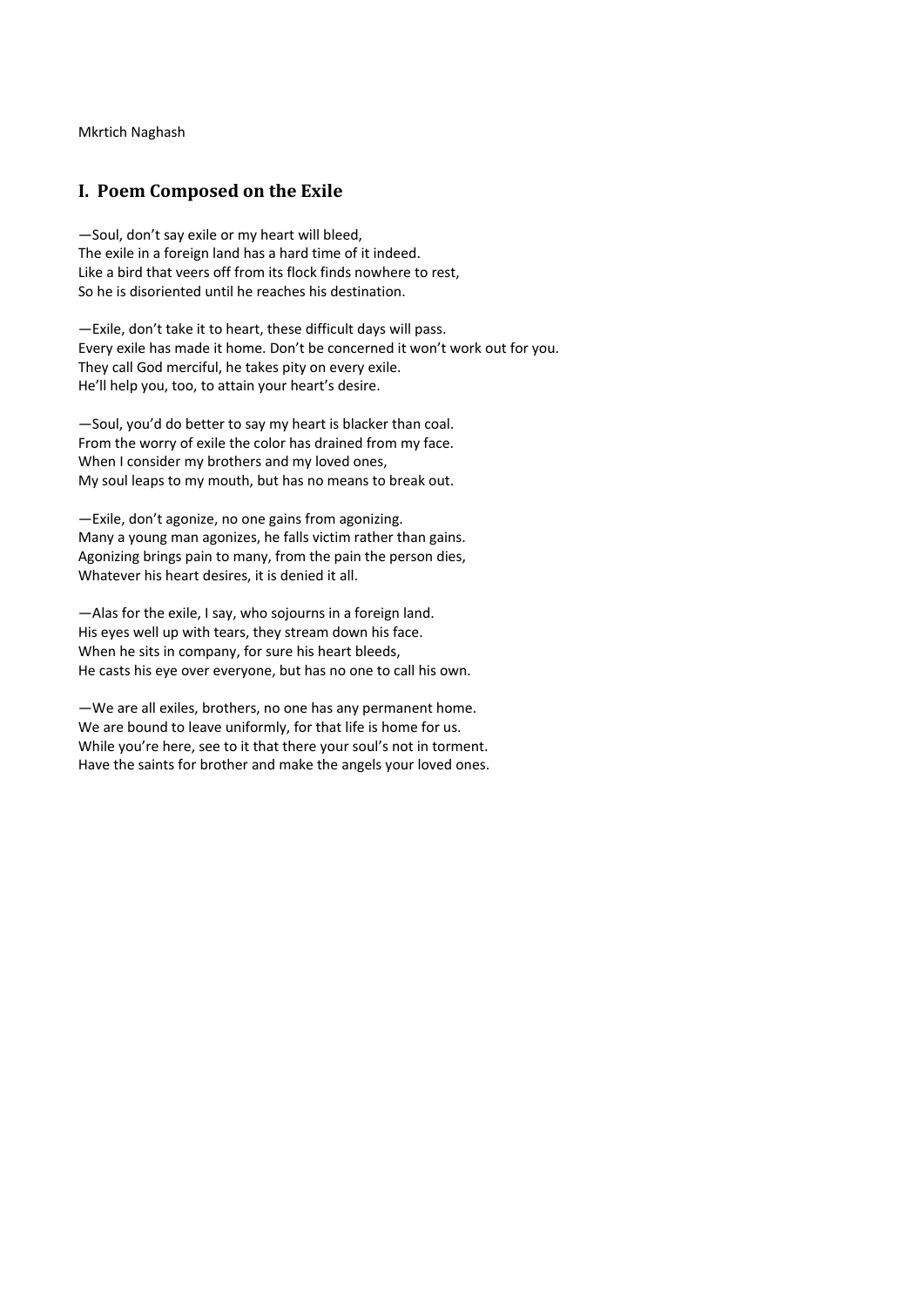## **II. On Exiles**

To God, lover of men, be glory for ever, Who created the diversity of creatures. East, north, south, west, Man is king over all, he has no equal.

But the exile's life is pitiful, worthy of lament, Bitter and gall, full of aggravation in a pokey cell. While he wanders about in foreign parts Strangers don't recognize the exile, they don't acknowledge him.

There he has neither brother, loved one, nor kin He finds none of his own to take him in. Though he be the son of a man of means, and has no equal. They insolently label him 'of no fixed abode'.

The exile's bread is tart, he doesn't recognize it, Bitter and gall, mixed with tears is the water he drinks. If they give him almonds and sugar all day to eat, When he groans, he spits up blood from his heart.

The exile's heart is in mourning disconsolate, When he groans, his heart churns in his bowels. When he thinks of his loved ones all together, From his eyes the blood pours down his face.

The exile's wits are gone, his mind's deranged, And if he's mentally more acute than Solomon, And when he speaks scatters several priceless pearls, Still they reprove him, "Be silent, idiot, fool."

The exile's day is miserable, his night is woe, Sleep has left his eyes and won't return, His mind's oppressed and gets no rest all night. "Tomorrow what awaits me, slave that I am, at dawn?"

Woe betide the exile when he fell hungry. Eyes lowered, he begged along the streets. Many shut their doors in his face, he sat and wept, "The slave asked a drop of water, but no one would give him."

The exile's poverty is extremely abject. Harassed by everyone, he lacked the means to hold his own. The exile was a stranger, an alien in a foreign land, Though the slave asked for money, no one gave him any.

The exile crept fearfully into the house, Into his master's house, as if terrified of a dog. When they see him, they jeer at him and shove him out, And he turns back with sorrowful tears.

Many would set a table laden with a thousand bounties, The exile would come and enter diffidently.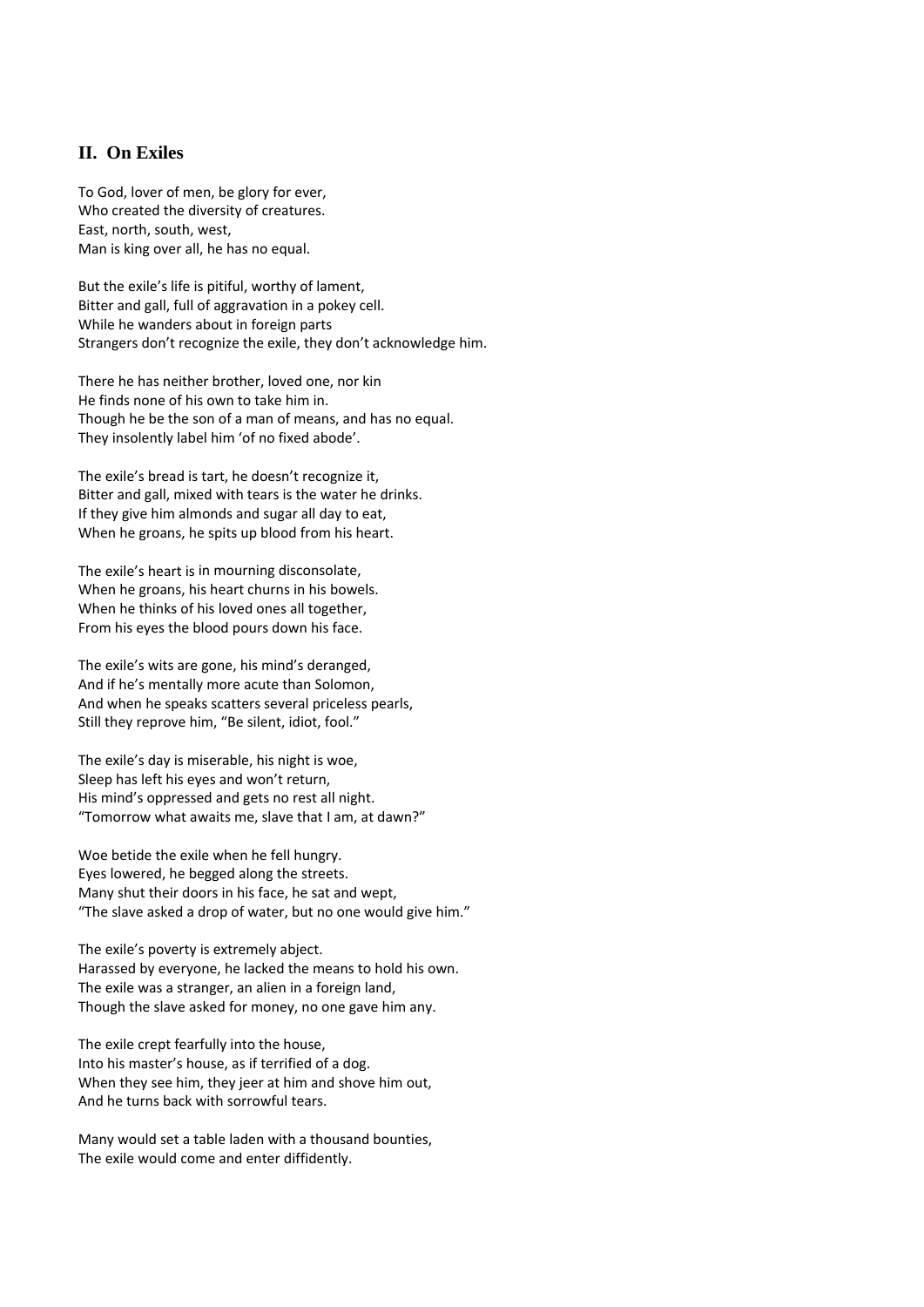Immediately they'd hurl a thousand insults at him, Then grumbling maybe give him a piece of bread.

The exile was pitiable when he suddenly took ill, Fallen on a foreign street, he lay rolling in the dust, Though he had many loved ones, none was there, So he lay fallen on his face, and wept bitterly.

The exile wept and groaned "What is to become of me? Alas, do my loved ones know what state I'm in? An exile, foreigner, and alien, weeping bitterly. I have none of my loved ones or relations here."

Fallen, the exile rolled about pitiably, For the hour of his death had come and the dread judgment. The exile had no pillow to lay his head, no bed, The flagstone was his prop, the sand his bed.

The exile took his legs and stretched in his death pangs. He held his arm extended, he released his spirit, Poor wretch, he looked pitiably to right and left, But there was none to give the exile a drop of water.

In his death‐throes the exile called for a priest, But there was no one to respond to his plea, No loved one, no relative stood by his side, While he wept bitterly and groaned from his wound.

The exile's lord is God, he heard him, He aroused pity in the priest's heart, And coming, he communed him for God's sake, He gladdened the exile's heart with communion.

The exile's day of death had arrived, Sighing bitterly, he gave up the ghost, And lay fallen in the street with no one to care, No one came to see the exile, none to assist.

See how bitter is the exile's life and death, There was none to place his hands crosswise over his heart., Joking, they picked him up and carried him to the edge of the plot, No one came there for the exile's funeral.

Naghash said, the exile's life is grievous. I know the exile's plight and wail with woe. Though I saw everyone to be kind and generous, When I recall being in exile, I have the shakes worse than the willow.

Naghash said the exile's heart is tender. The sweet appears sour to him, the rose, a thorn. I beg you, speak sweetly with the exile, Give him alms and atone for the thorn of sin.

Most blessed Virgin Mary Mother of God, I implore you, be a helper to the exile,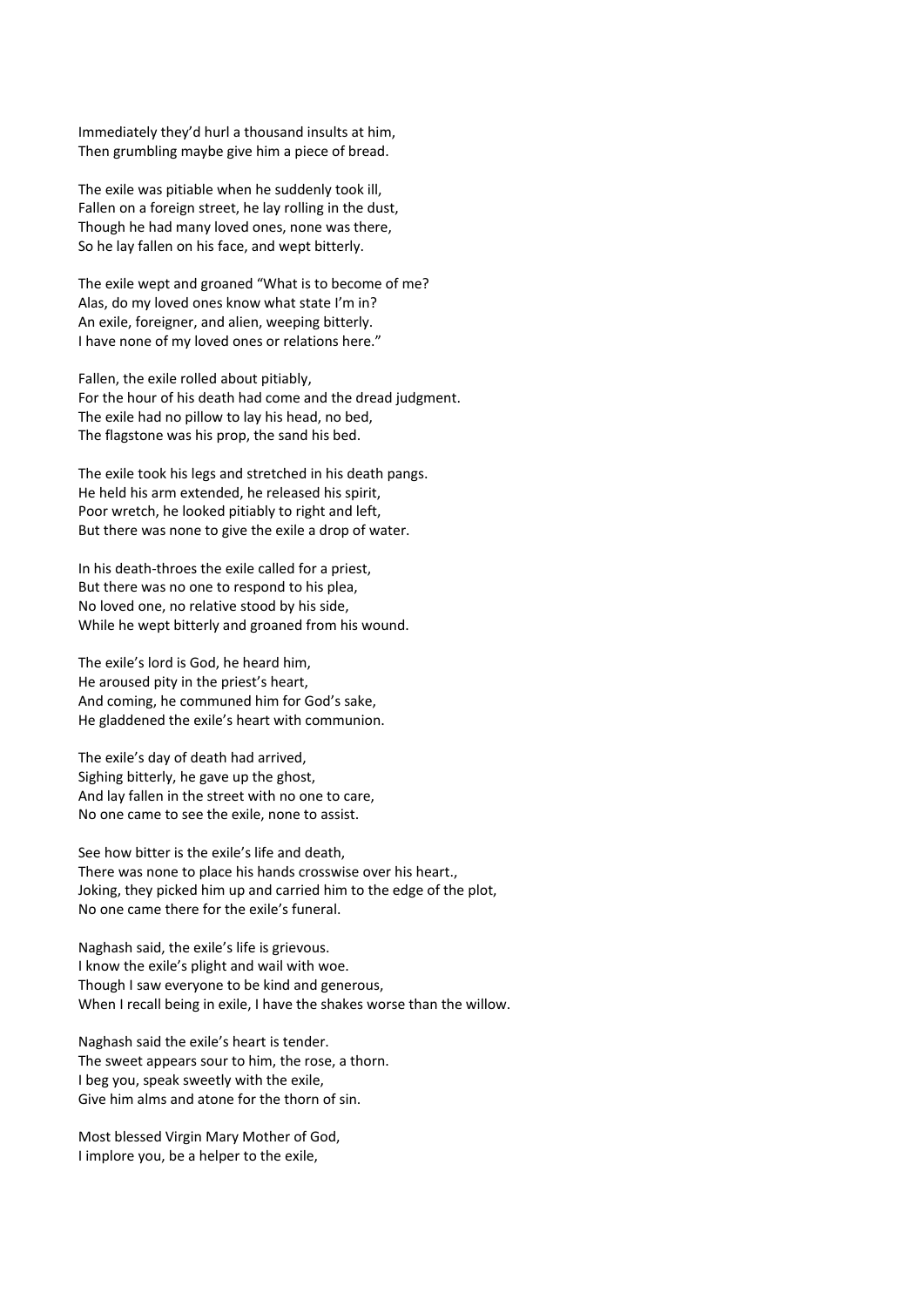See that every exile successfully attains his desire. And we all venerate you, Mother of God.